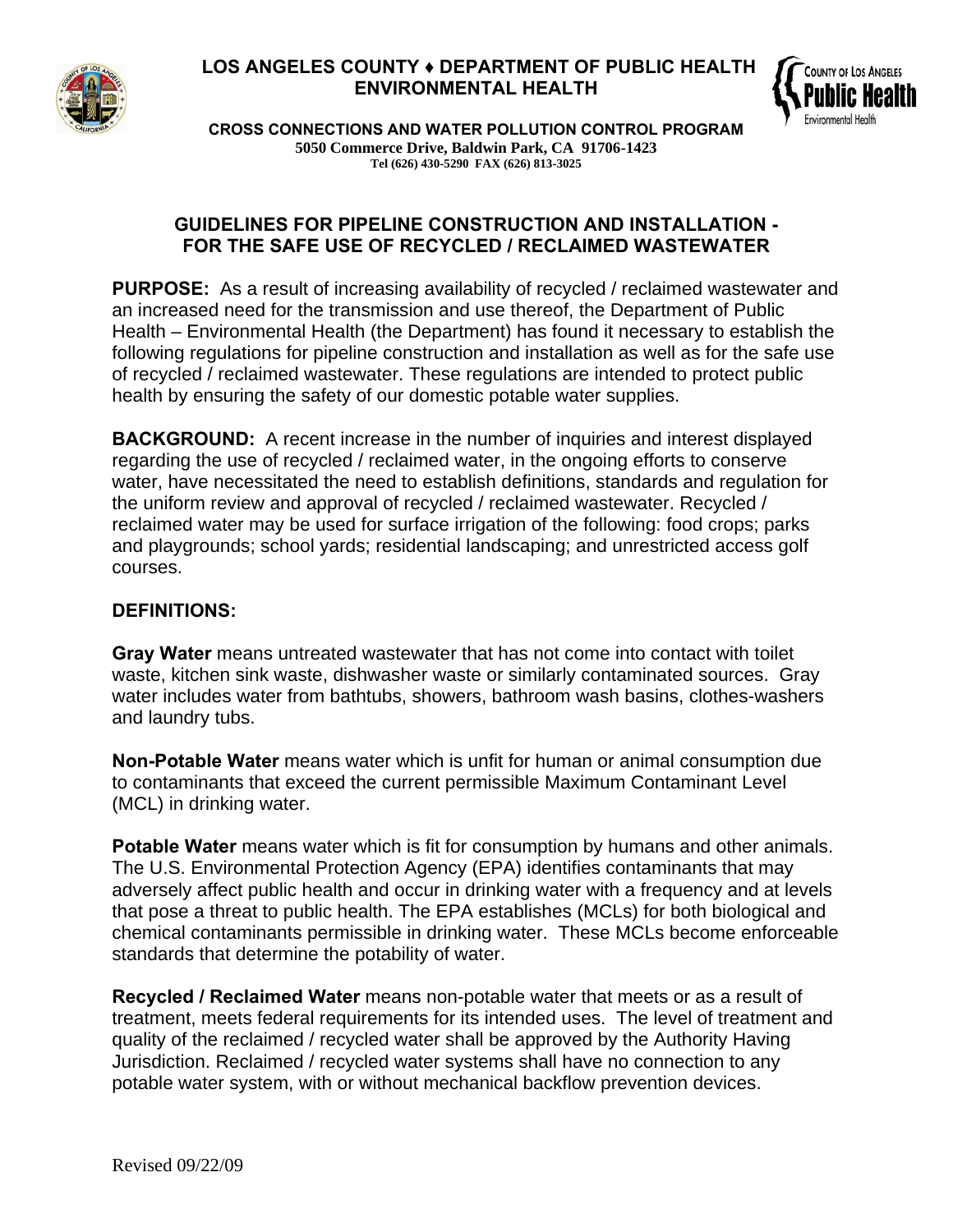# **RECYCLED / RECLAIMED WASTEWATER SYSTEMS SHALL BE CONSTRUCTED IN COMPLIANCE WITH APPLICABLE POTABLE WATER SYSTEM CONSTRUCTION STANDARDS AS WELL AS THOSE SPECIFIED IN "THE PURPLE BOOK", CALIFORNIA HEALTH LAWS RELATED TO RECYCLED WATER, (CALIFORNIA HEALTH AND SAFETY CODE, WATER CODE, TITLES 22 AND 17 OF THE CALIFORNIA CODE OF REGULATIONS) AND THE LOS ANGELES COUNTY CODE (LACC), TITLE 28 – PLUMBING, APPENDIX J.**

## **PRELIMINARY REQUIREMENTS**

- Plans and specifications for recycled / reclaimed wastewater distribution systems, as well as the use and operation of such systems shall be submitted to the Department for review and approval prior to construction or implementation.
- Prior to commencing construction, the Contractor shall contact the Department to schedule an inspection of the proposed on-site recycled / reclaimed and potable water work.
- No piping for potable or recycled / reclaimed water in conjunction with a specified project shall be installed prior to plan check approval and preliminary inspection.
- Upon completion of construction, no excavation or open trench may be backfilled without first securing the Department approval. Any areas backfilled without prior approval will be required to be exposed and corrected as necessary.
- Only a Department approved temporary water connection, to a potable water supply via a dedicated, approved, reduced-pressure-principle backflow prevention device shall be permitted to be utilized for the purpose of flushing, pressure testing, construction, landscape use or the final cross-connection testing.

# **SEPARATION REQUIREMENTS**

The maximum attainable separation of recycled / reclaimed wastewater lines and potable water lines shall be enforced in order to minimize potential risks associated with pipeline breaks resulting in infiltration of wastewater from leaking wastewater lines into domestic water lines, or accidental cross-connections between recycled wastewater and potable water systems.

• Parallel Construction: A horizontal separation of at least ten feet (10') shall be required between pressurized, buried, recycled / reclaimed and potable water piping (all distance to be measured from pipeline outside diameter).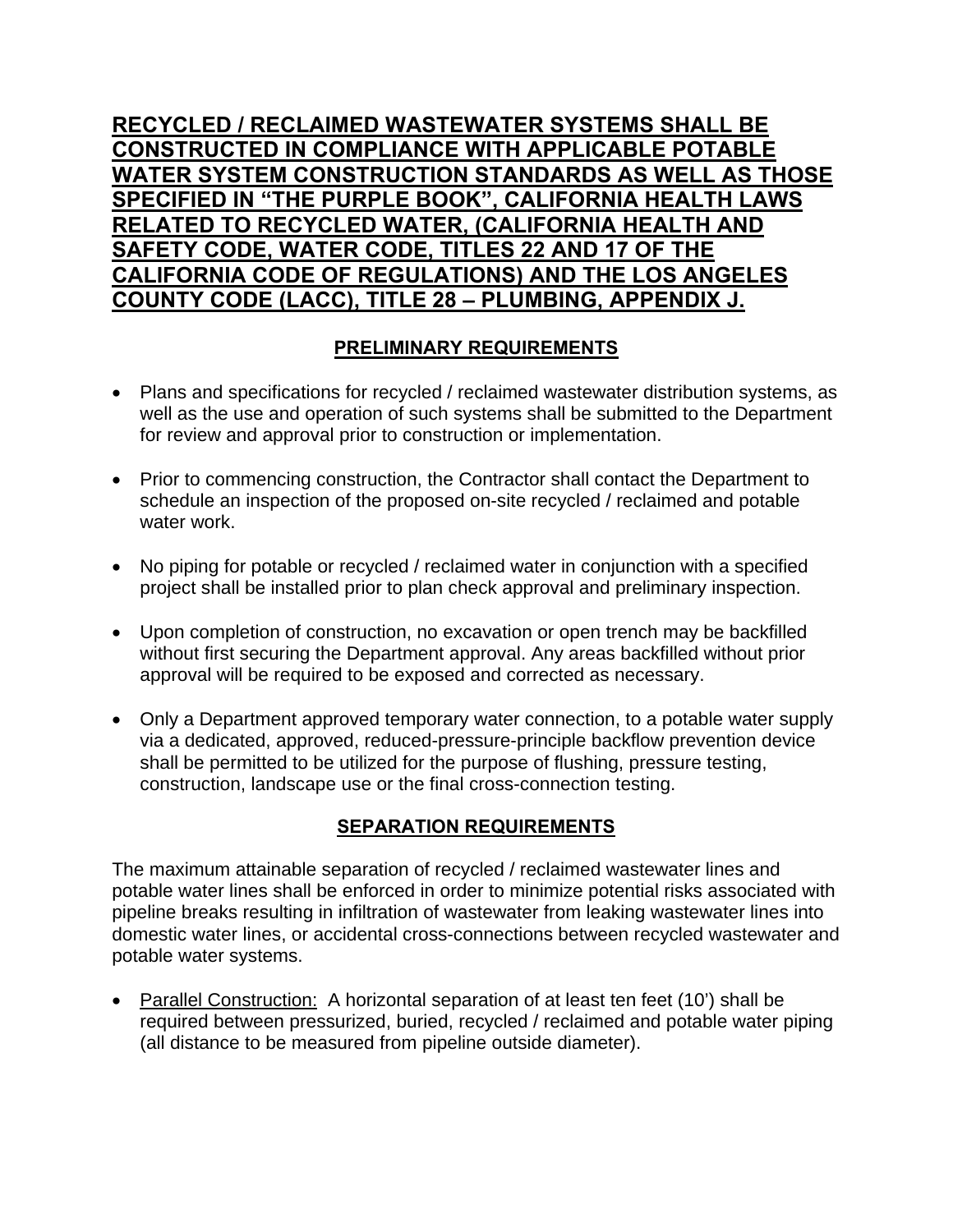- Cross-Over Construction: Buried potable water pipes crossing over pressurized recycled / reclaimed water pipes shall be laid not less than twelve inches (12") above the reclaimed water pipes. Reclaimed water pipes laid in the same trench or crossing-over building sewer or drainage piping shall be installed in compliance with the LACC – Title 28, Plumbing, Sections 609.0 and 720.0.
- Unused or Abandoned Potable Water Lines: These lines are to be severed as close to water mains as practical, capped, and a ten foot (10') section of abandoned line removed and cemented under direct supervision by the Department.
- Existing On-site Piping: Maximum separation of recycled / reclaimed wastewater lines and potable water lines shall be maintained upon system additions or modification.

## **PIPELINE MATERIALS AND IDENTIFICATION**

All recycled / reclaimed water pipe materials, valves and fittings shall conforms to the requirements of the LACC – Title 28, Plumbing, Sections 604.0, 605.0 and 606.0.

All recycled / reclaimed wastewater lines (pressure / non-pressure), valve boxes, hydrants and appurtenances shall be identified to clearly distinguish between recycled / reclaimed wastewater, non-potable and potable water systems (as specified in LACC – Title 28, Plumbing, Appendix J).

- Recycled / Reclaimed Wastewater: All buried, recycled, wastewater systems (pressure / non-pressure) shall utilize purple pipe with black uppercase lettering "CAUTION: RECYCLED WATER – DO NOT DRINK" printed on opposite sides of the pipe. For limited application, the use of continuous lettering on three inch (3") minimum width purple tape with one inch black or white contrasting uppercase lettering "CAUTION RECYCLED WATER – DO NOT DRINK" permanently affixed at intervals not to exceed five feet, atop all horizontal piping, laterals and mains. Identification tape shall extend to all valve boxes and / or vaults, exposed piping, hydrants and quick couplers. All valves, except fixture supply control valves shall be equipped with a locking feature. All mechanical equipment that is appurtenant to the recycled / reclaimed water system shall be painted purple.
- Potable Water: All potable water lines shall be installed in accordance with the Uniform Plumbing Code and all other applicable potable water system construction standards. All buried potable water lines shall be clearly identified by continuous lettering on three inch (3") minimum width blue tape with one inch (1") white lettering bearing the repeated wording "POTABLE WATER" permanently affixed at ten foot intervals atop all horizontal piping, laterals and mains. Identification tape shall extend to all valve boxes and / or vaults, exposed piping and hydrants. Identification tape is not necessary for extruded colored PVC with continuous wording "POTABLE WATER" printed in contrasting lettering on opposite sides of the pipe.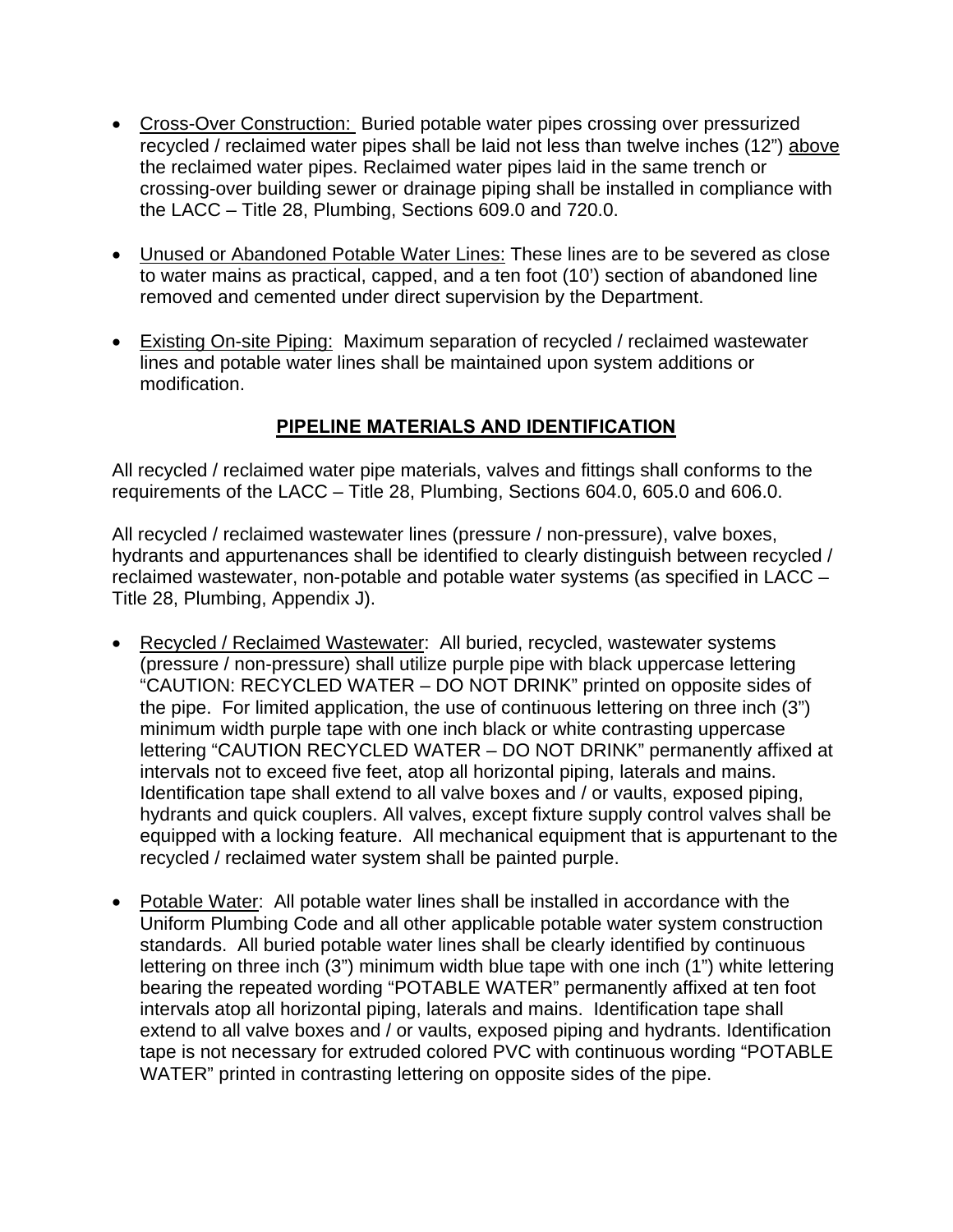• Non-Potable Water: All non-potable irrigation / industrial water lines (pressure / nonpressure) shall be identified by continuous lettering on three inch (3") minimum width tape with one inch (1") contrasting lettering bearing the continuous uppercase lettering "NON-POTABLE WATER – DO NOT DRINK" permanently affixed at ten foot (10') intervals atop all horizontal piping, laterals and mains. Identification tape shall extend to all valve boxes and / or vaults, exposed piping, hydrants and quick couplers. Exposed piping, valve boxes, vaults, control valves, quick coupling valves, outlets and related appurtenances shall be color-coded and labeled / tagged to differentiate between recycled / reclaimed wastewater, potable water and nonpotable water systems. Tags identifying recycled / reclaimed water shall have the appropriate identification on both sides (wording on one side and symbol on the opposite side).







#### **THE SAFE USE OF RECYCLED / RECLAIMED WATER PROTECTS POTABLE WATER**

- Deteriorated or inadequately-protected well water casings shall be repaired or replaced to protect aquifers against contamination from recycled / reclaimed wastewater systems.
- An On-Site Water Supervisor shall be appointed, having the responsibility of oversight for the protection of the potable water system (provided for under Title 17, Section 7586, and California Code of Regulations). The name and position of the On-Site Water Supervisor shall be reported to the water purveyor and to the Department. This position will be responsible for the installation, operation and maintenance of the recycled / reclaimed wastewater and potable water systems; authorization of any piping changes or additions to either the potable or recycled systems; prevention of potential hazards; implementation of the regulations; and coordination with the Cross-Connection Program of the water purveyor and of this Department.
- Hose bibbs shall not be permitted in any areas of public access to recycled / reclaimed wastewater systems, to prevent unauthorized use of recycled wastewater. Quick-couplers are permitted in lieu of hose-bibb outlets but shall only be connected to recycled / reclaimed wastewater lines. Hose bibs may be permitted in areas that are not accessible to the public, provided they are properly identified with permanently affixed tags, labels, or plates with uppercase lettering "RECYCLED WATER – DO NOT DRINK" in English.